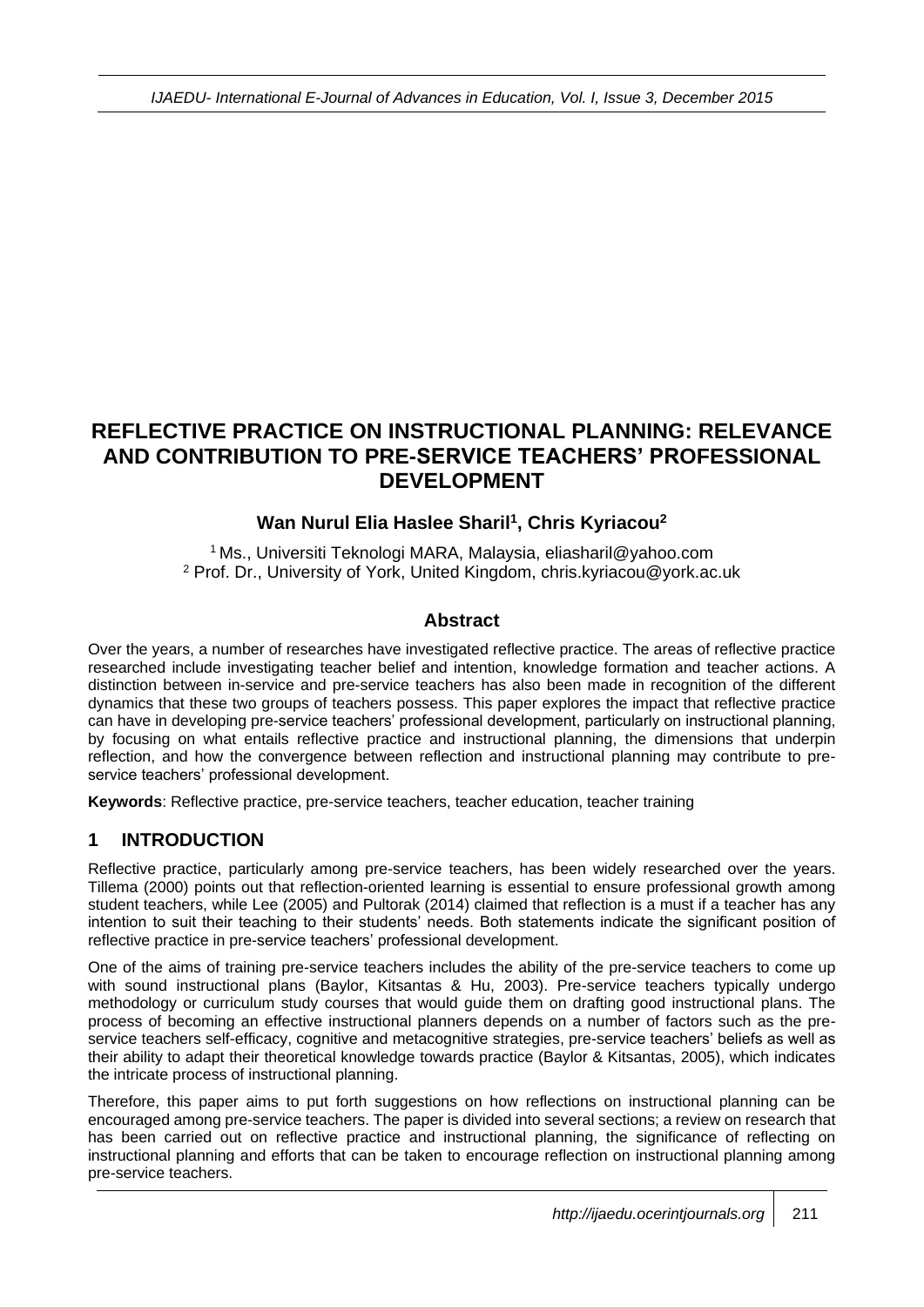### **2 REFLECTIVE PRACTICE AND INSTRUCTIONAL PLANNING: AN OVERVIEW**

### **2.1 Reflective Practice**

In training the teachers of tomorrow, the term reflective practice is not novel to teacher trainers and teacher training institutions. But what constitutes reflective practice?

Reflective practice is ambiguous in the sense that there is no fixed and concrete, agreed upon definition to as what it entails (Yesilbursa, 2011). However, the review of literature has provided some insight into how proponents of reflective practice define and decide what establishes the notion. Scholars have provided various definitions that vary from more philosophical aspects of epistemological development among teachers to more practical conceptions of reflective practice.

Dewey (1933) was among the earliest scholars whom coined the term 'reflective thinking'. He perceives the term reflective practice by putting forward philosophical advances on what constitutes thinking in his book *How We Think*. In this book, he suggested that reflective thoughts are not only those that happen in sequence, but in consequence; a consecutive order of ideas that determines the outcome. Dewey (1933) also suggested that these outcomes largely depend on the preceding events or ideas. This strongly provided grounds to suggest that reflection involves a recursive cycle, and not a linear one. Lee (2005) reiterated this process by suggesting that reflection is not simply a process towards finding an absolute solution, but raising the practitioners' awareness in doing so. Fifty years after Dewey (1933) proposed the term reflective thoughts, Schon (1983) extended Dewey's (1933) proposition on reflection by exploring in detail what entails reflective practice among professionals, including teachers. He further focused on developing the notion reflection-on-action and reflection-in-action, which gained popularity among academic researchers.

On a more practical stand, Loughran (2002) defined reflective practice as "a well-defined and crafted practice that carries very specific meaning and associated action" (p. 33). He further added that being able to reflect on one's own teaching requires the teacher to make meaning from the teaching situation so that he could better understand the art of teaching practice. Richards (1996) further corroborated by mentioning the steps needed to be taken by teachers in which they would collect data about teaching, examine their attitudes, beliefs, assumptions and teaching practices and these are utilized for critical reflection to occur. Richards (1996) and Loughran's (2002) echoed Schon's (1987) thoughts, which think reflection is central to a teachers' professional growth. These definitions resonate the position of reflective practice in a teacher-training course. Reflective practice is a complicated concept, which requires scaffold from experts, if it were to be implemented in a teacher-training course. It is more than just thinking about what to do in teaching and learning; it requires the teacher to take a step back and re-examine their decisions, be it their pedagogy or classroom management, to be implemented in their next lesson.

When scholars discuss or propose models that constitute reflective practice, two dimensions that are relevant to the present study was identified from the literature review; which constitutes the temporal and the complexity dimensions; or commonly identified as types of reflection that occur at different stages of teaching as well as the levels of reflection that teachers engage in. The dimensions discussed in this section are not in any way exhaustive of the types of reflective models that has been proposed over the years.

The first dimension of reflection is examined from a *temporally distributed perspective* (Conway, 2001). Temporality in the field of reflective practice is used to indicate the space of time. Proponents of reflective practice from the temporally distributed perspective examined and proposed different types of reflection that occur at different points of teaching stages; namely before teaching begins, during the teaching action and after teaching has ended. Van Manen (1991) attributed the reflection that occur during these sequential events as anticipatory reflection, contemporaneous reflection and retrospective reflection. Conway (2001) described anticipatory reflection as "future-oriented reflection before action" (p. 90). Retrospective reflection, or recollective reflection (Etscheidt et al., 2012) is in contrast of anticipatory reflection; where it deals with "pastoriented reflection after action (Conway, 2001, p. 90). While anticipatory reflection deals with reflection on future plans, the retrospective reflection takes on to look back at teaching events that have ended, in order to gain perspective into teaching (Etscheidt et al., 2012).

Akbari (2007) elaborated Schon's (1983) concept of reflection-on-action as the type of reflection that occur after an event has ended; which indicated the similarity to Van Manen's (1991) idea of retrospective reflection. In between future-oriented reflection and past-oriented reflection, Van Manen (1991) in Etscheidt et al. (2012) also identified active or interactive reflection, which allows practitioners to think and support on-the-spot decisions; which is a typical phenomenon in teaching. Schon (1983) attributed this kind of reflection as reflection-in-action. Akbari (2007) and Ball, Knobloch and Hoop (2007) noted that this kind of reflection as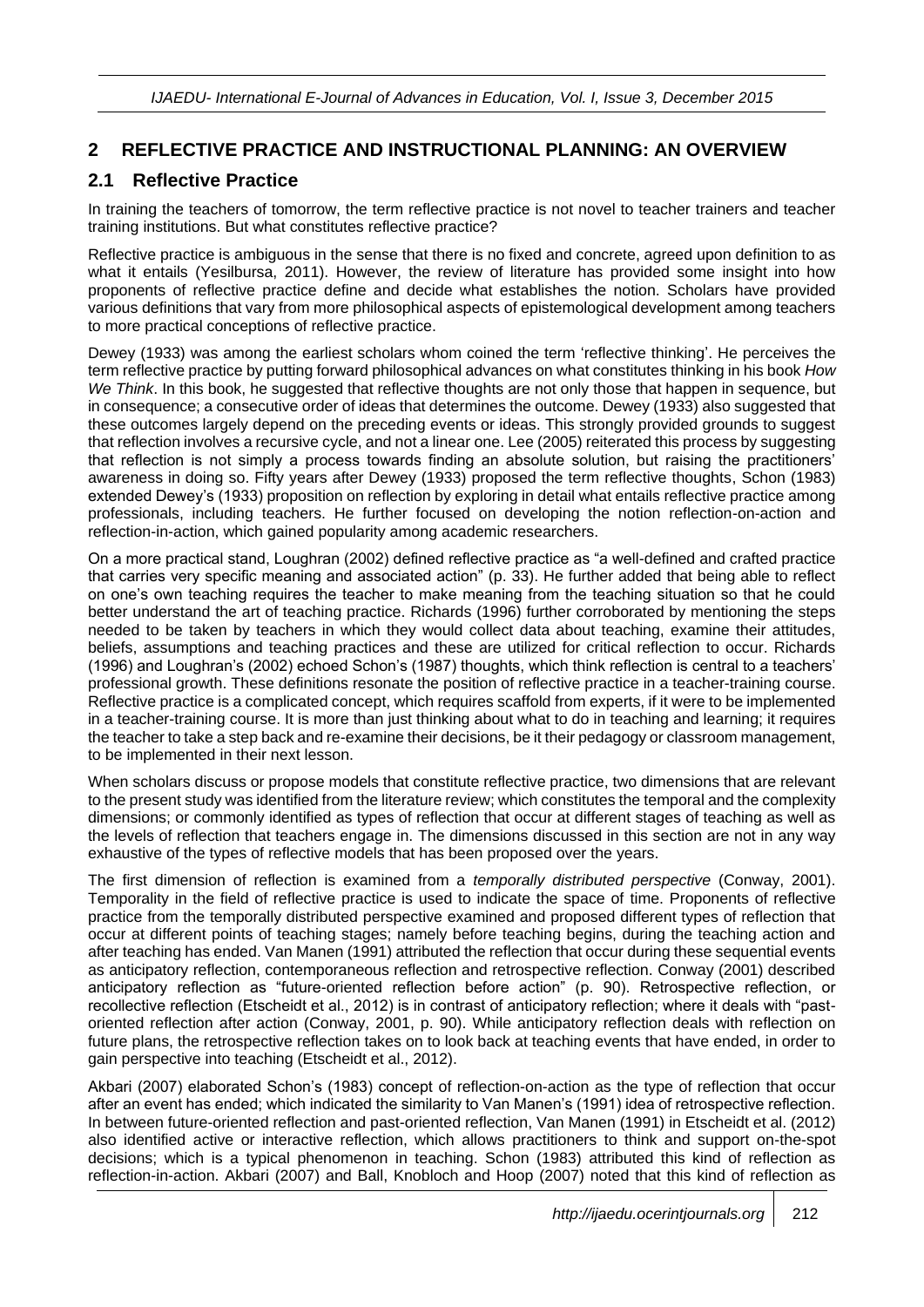"online reflection" that practitioners or teachers will encounter during their teaching actions; which may be difficult to be executed by some practitioners due to the demanding nature of thinking-on-your-feet. In Farrell (2014), reflection-in-action is described as a more immediate type of reflection; where teachers will have to make decisions on spontaneous, in-class incidents, for example, on students' response to the activity. To sum up, the temporal dimension of reflective practice examines reflection that happens at different points in time of the events happening; mainly before, while and after.

The second dimension that is relevant to the present paper addresses reflection in terms of *stages or levels of reflective processes*. There are different thoughts on how stages or levels of reflective processes are defined. Akbari (2007) in review of Jay and Johnson's (2002) work on the steps that one needs to take in being reflective indicated that the higher level a practitioner goes, a more comprehensive understanding will be gained and the highest level will be the determining factor of change that takes place in teaching. On the other hand, Lee (2005) differed in this by stating that the progress in the stages of reflective practice do not indicate the solution, as he argued that any stages of reflection that takes place can be done reflectively, or unreflectively. Lee (2005) then moved on to stress on the importance on looking at the progress and process as a unit, which should not be viewed as different entities. These differences in view are perhaps contributed by the nature of work presented by the different scholars. Some consider the higher level of reflection you are engaged in, the more differences you can make (Jay & Johnson, 2002); while for some, the stages of reflection can be examined as domains that can overlap one another (Zeichner & Liston, 2013).

Van Manen (1977) was among the earliest scholars to propose levels of reflection. He identified three main levels, which are technical rationality, deliberative rationality and critical rationality. Van Manen (1977) described technical rationality as focusing on the process to achieve an end, to which the end is not the priority at this level. This includes the practitioner to be efficient and effective in applying their educational knowledge to achieve the end (Zeichner & Liston, 1987). Deliberative rationality is the second level of reflection proposed by Van Manen (1977). This level deals with the analysis of underlying assumptions that shapes practice (Zeichner & Liston, 1987) and looking at placing theory into practice (Lee, 2005). The most complex level of reflection proposed by Van Manen (1977) is critical rationality; which deals with the moral and ethical aspects of practice (Zeichner & Liston, 1987). Zeichner and Liston (1987) proposed an interesting observation on the levels of reflections proposed by Van Manen (1977). The distinguishing factor between the levels of reflection lies in the degree of comprehension on what is considered as problematic in practice (Zeichner and Liston, 1987).

In training future teachers, it is important to acknowledge that reflection plays a very important role in enhancing their professional development. Teacher trainers ought to also put in a conscious effort to help the pre-service teachers to move within the levels of reflection. The ultimate aim of having reflective pre-service teachers is not to aim that they achieve the highest level of reflection, but to allow them to move within the levels, as this encourages flexibility in their thoughts when they are engaged with their teaching practice.

### **2.2 Instructional Planning**

The term pre-service teachers, trainee teachers and student teachers are often used to describe groups of students studying to become teachers. They may include those who do it at schools of education in universities or those trained in teacher training colleges. In training these future teachers, one aspect that has always been emphasized on is training them to write effective instructional plans. Ball et al. (2007) proposed that the processes of instructional planning may be examined in two ways; which is on either "a set of psychological processes in which a person visualizes the future, inventories means and ends, and constructs a framework to guide his or her action" (p. 57) or as Clark and Peterson (1986) in Ball et al. (2007) put forth "the things that teachers do when they say that they are planning" (p.260). Given the powerful position of instructional planning has in teaching, this section provide insight into the approaches to instructional planning, determining factors of successful instructional planners, as well as the educational benefits that effective instructional plans have.

In approaches to instructional planning, Farrell (2014) developed the notion of forward planning, central planning and backward planning. He proposed that forward planners identify the content of a lesson prior to deciding on the methodology that is going to be used in a particular lesson. On the contrary, in central planning, Farrell (2014) indicated that teachers select the methods to be used in teaching first before selecting the content to be delivered to the students. Backward planning begins with the decisions made on the lesson outcomes before deciding on the instructional activities. Farrell (2014) reiterated that these different approaches determine the direction of the lesson in terms of the lesson development, material selection as well as the role of the teachers and the students. Besides the approaches suggested by Farrell (2014), Baylor and Kitsantas (2005) emphasized on the instructivist and constructivist approaches to instructional planning.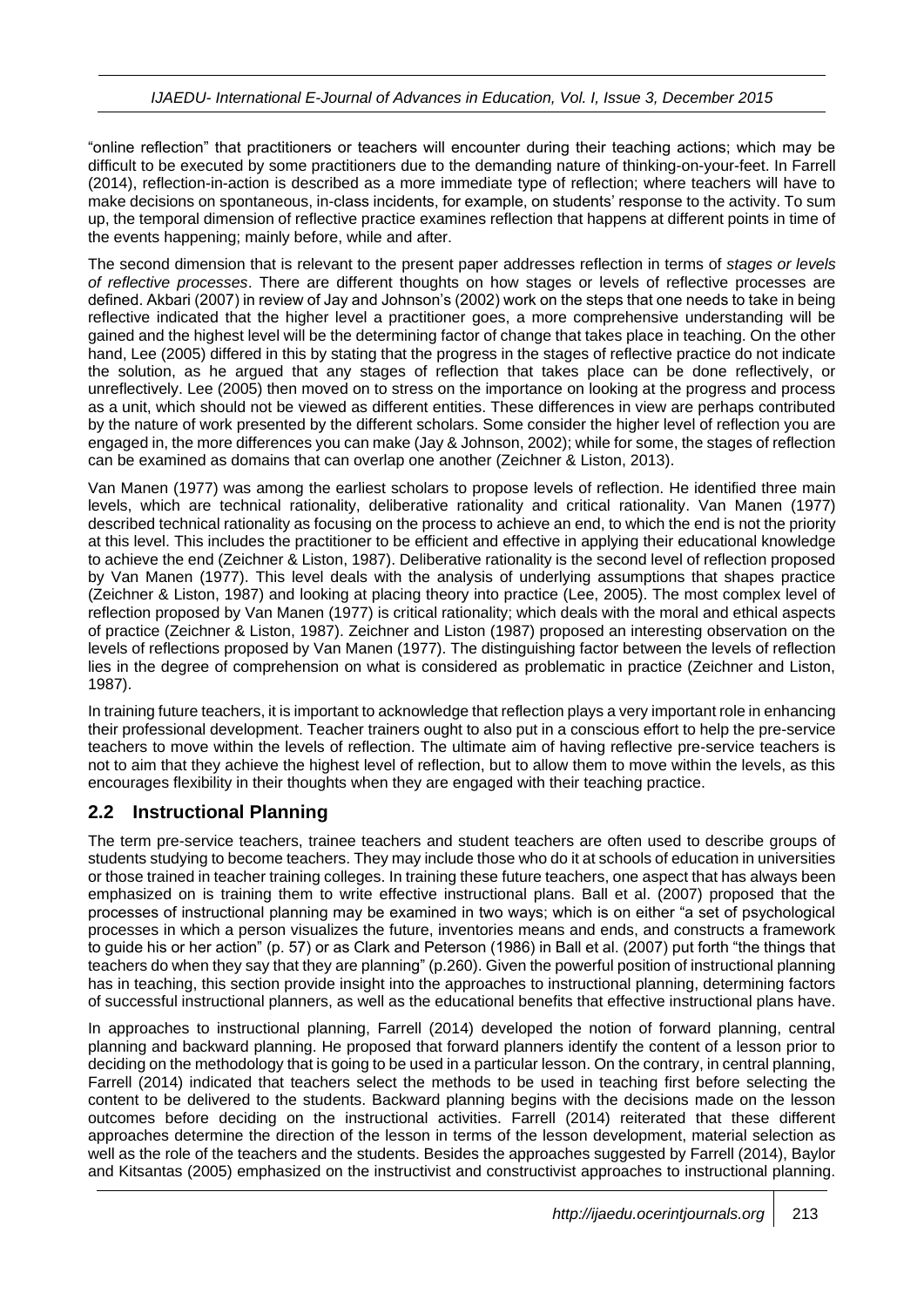The instructivist approach to planning highlighted the importance of input from the teachers; essentially placing the lesson on the teacher-centered approach (Baylor & Kitsantas, 2005). On the other hand, Baylor and Kitsantas (2005) suggested learner-centered instruction as the driving core of the constructivist approach to planning. These two different approaches has evolved over the years, in which learner-centered instruction gained much more popularity than teacher-centered approaches.

Although a significant number of hours are spent on training pre-service teachers to do so, the success of doing this depends on many factors. Baylor et al. (2002) suggested that designing a lesson requires more than just knowing what elements are needed in the instructional plan. Among the success determining factor identified by Baylor and Kitsantas (2005) includes the pre-service teachers' beliefs about instructional planning, available cognitive and metacognitive strategies and ability to integrate theoretical approaches to planning the instruction. Baylor and Kitsantas (2005) further explained that self-efficacy plays a very important role in influencing the pre-service teachers to engage themselves in the task. This requires the pre-service teachers to believe that they can bring change to the task at hand. Due to the poorly structured nature of instructional planning, the pre-service teachers are also required to possess some level of metacognitive strategies to organize, to self-monitor, and to have the ability to think flexibly (Baylor and Kitsantas, 2005). Finally, Baylor and Kitsantas (2005) also suggested that in order to become effective instructional planners, pre-service teachers must be able to employ various strategies to suit different instructional approaches.

There are many educational benefits that effective instructional plans have. An effective instructional plan is an indication of teacher expertise (Farrell, 2013) and teacher competence (Ruys et al., 2012). Farrell (2013) in his study found that one aspect that expert teachers perform is the ability to design informed instructional plans. In addition, Ruys et al. (2012) summarized the work of several authors on the significance of instructional plan analysis with regards to teacher competence. In other words, to summarize Ruys et al (2012), if one were to evaluate the level of expertise or competency of a teacher, a good indicator will be on their instructional plan design. However, the most interesting work cited by Ruys et al. (2012) was of Naafs et al. (2002) and Meyen and Greer (2009); which suggested that there is relationship between instructional planning and teaching quality in the aspect of student achievement and teaching behavior. Although planning and execution are two entirely different processes, preparing pre-service teachers to design effective instructional plans will ensure that they have a good start to a successful lesson. In addition to teaching quality, Hooder and Hollongsworth (1975) in Ball et al. (2007) proposed that an effective instructional plan also provides educational benefits; such as serving as a guideline for teachers, providing the teacher some time space to motivate his or her students, as well as allowing the teacher to evaluate what they have achieved in class and to improve their teaching. This will allow teachers to have empirical evidence as their source of reference, when they are certain of their teaching that they would like to improve on. For example, when an activity does not go well, a teacher may turn to their instructional plan, and check what activities were done, and in what manner was it done in. In other words, it allows the teacher to travel back to a lesson that has ended, by examining his or her lesson plan.

This section has addressed the different approaches to instructional planning the factors that determines effective instructional plan designs, benefits that effective instructional plans have towards teaching and learning. The next section will address another pertinent issue in this research; which is the significance of reflection on instructional planning.

# **3 REFLECTIONS ON INSTRUCTIONAL PLANNING: WHY AND HOW**

# **3.1 The Significance**

Due to the benefits that reflective practice brings to the education field, it is becoming a dominant paradigm in the international teacher education scene (Odeh, Kurt and Atamturk, 2012). Odeh et al (2012) further elaborated on how reflective practice can help shape the professionalism and professional growth of teachers, which results in teachers becoming more alert with their practices. Although Odeh et al (2012) in their study has found that training does not seem to have an impact in terms of learning new things in the classroom while teaching, Hinett and Weeden (2000) proposed that pre-service teachers perceived that the critical and challenging comments that they received as a result of a reflection positively influenced them to become better teachers, implying that there is a need for training reflective practice among pre-service teachers. The previous section which reviewed the different temporal dimensions of reflective practice has indicated that reflection may also occur before an action is taken before teaching happens. This brings us to the discussion of next section –why and how can reflection be encouraged during instructional planning.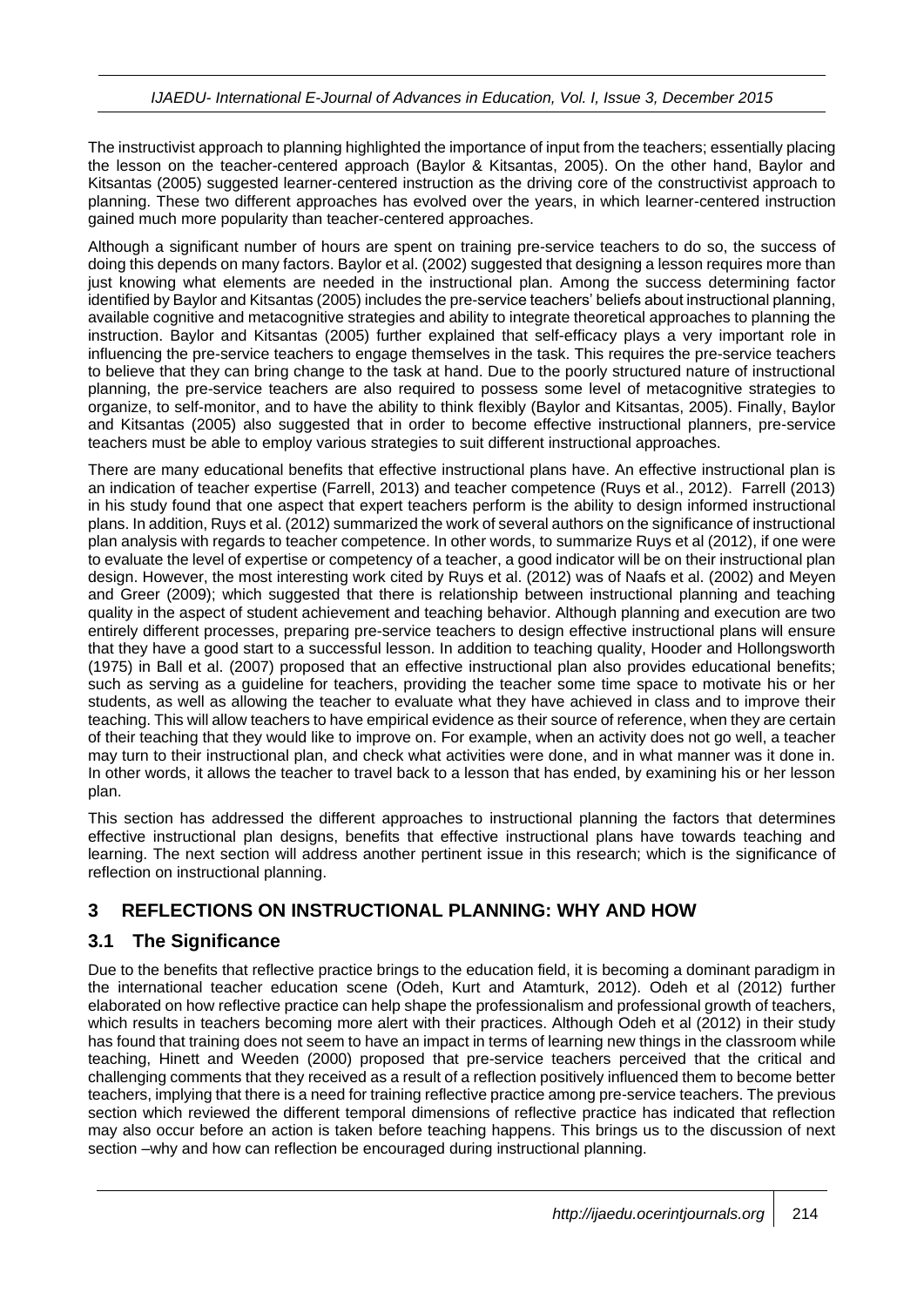In coming up with effective instructional plans, Baylor and Kitsantas (2005) indicated the need to tap into the pre-service teachers' available cognitive and metacognitive strategies and ability to integrate theoretical approaches to planning the instruction. Dewey (1933), on the other hand, described reflective practitioners as active, persistent, and carefully consider any form of knowledge and the consequences of that knowledge. He further added on by saying that a reflective practitioner will have hesitations in their thinking and will continuously search for an answer that could diminish their doubt in constructing knowledge. Being experimental and knowledgeable will then lead the practitioner towards better understanding of what they know and do by reconsidering all their actions (Loughran, 2002). This indicates that reflective practice goes beyond than just thinking. It requires the person to thoughtfully experiment different solutions in trying to overcome any problems that he or she encounters in his or her profession (Schon, 1993). This clearly indicates that reflective practice will lead to better understanding of one's own practice, when it is crafted well against many different structures of thinking, and in this case, during instructional planning. It is at this juncture that we could analyze the significance of reflections on the instructional planning process.

In the temporal dimension of reflective practice, there is a notion of anticipatory reflection. Anticipatory reflections are considered as thoughts that are concerned with the teachers' instructional plans before she begins her lessons; or more specifically, the thoughts that occur during the design process of a lesson plan. Farrell (2014) indicated a similar type of reflection in his *Framework for Reflecting on Practice,* coined as reflection-for-action. Farrell (2014) made a similar point when he indicated that this type of reflection requires the teachers to anticipate what will occur during the lesson, as well as reflect on their past experiences before a lesson occurs. This type of reflection fits well with Ball et al. (2007) description of the first step of teachers thought processes, which is thinking before the actual teaching takes place. This also signifies the importance of reflections on instructional planning.

# **3.2 Efforts to Encourage Reflection on Instructional Planning**

The literature has presented that reflection and reflective practice can be manifested in many ways such as in portfolios, journals, and even videos (McMullan, 2006; Pavlovich, 2007 and Powell, 2005). The different ways in manifesting reflection depends largely on the institutional decisions. Xu (2009) elaborated on several procedures for reflective teaching namely peer observation, written accounts of experiences, self-reports, teacher diaries, recording lessons, reflective inquiry groups and collaborative action research. However, the important question to be addressed in this section is how can we help the pre-service teachers to reflect better during the instructional planning process? In this section, two tools will be briefly described and it is hoped that by providing an overview of these tools, more concerted effort can be taken in aiding pre-service teachers to reflect during instructional planning.

Instructional Planning Self-Reflective Tool (IPSRT) and Constructivist Planning Self-Reflective Tool (CPSRT) are tools developed by Baylor, Kitsantas and Chung in 2001 in effort to help the pre-service teachers to fulfill the students' needs by reflecting on their instructional planning. Both tools were based on the instructivist and the constructivist approach in instructional planning. Both tools were designed to be used after the instructional plan has been drafted. The tool can then be referred to, as it provides a checklist of items that needs consideration from the pre-service teachers. Both tools provided checklist for generic aspects that are typically found in an instructional plan. Due to the different natures of both instructivist and constructivist approach to lesson planning, the aspects that are included in both tools differ in this sense. The effort taken by Baylor et al (2001) has given an option for the pre-service teachers to turn to in helping them to reflect during instructional planning.

Ho (1995) came up with a suggestion to use lesson plans in aiding reflection among pre-service teachers. As compared with Baylor et al (2001), Ho's (1995) work differ because she suggested using the lesson plan in a recursive manner in order to improve on it. What she did was to reflect on what had transpired during a lesson, and using that reflection to go back to the same lesson plan, and make necessary changes accordingly. This in turn will help the pre-service teachers to carry out a better-informed decision making process for the subsequent lessons. This process is well aligned with Dewey's (1933) concept of reflection happening as a consequence of preceding events. The rationale behind making changes to the same lesson plan ensures that the pre-service teachers are more involved in a process of growth and self-development (Ho, 1995).

# **4 CONCLUSION**

This paper has recapitulated some important concepts in reflective practice among pre-service teachers; focusing on instructional planning in particular. The conceptual review of past research has indicated the potential that reflective practice on instructional planning, and how this might aid the pre-service teachers to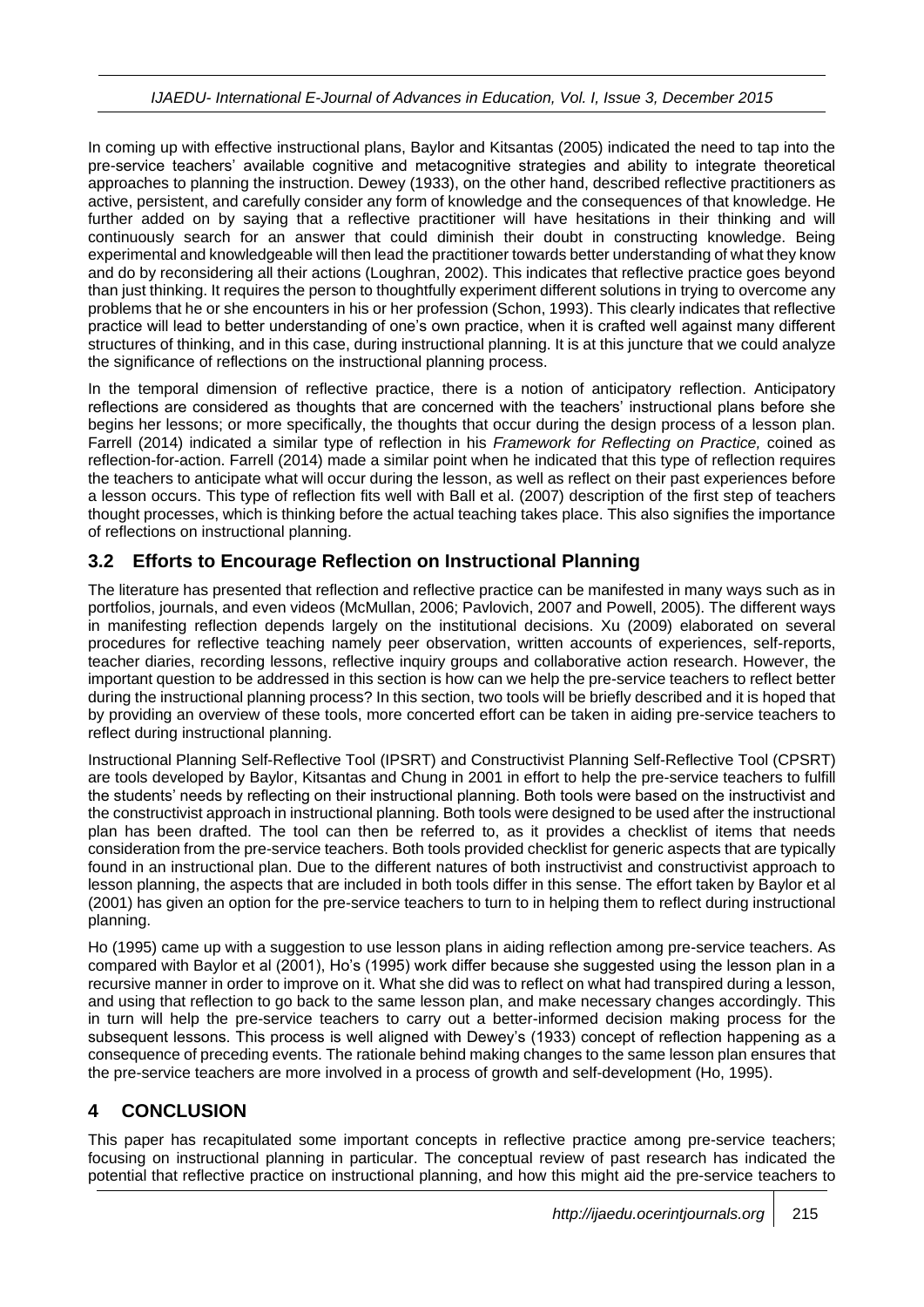improve on their practice. In conclusion, focusing on instructional planning might escalate a pre-service teachers' experience and development, if they receive rigorous feedback and are carefully guided through the experience.

#### **REFERENCE LIST**

- Akbari, R. (2007). "Reflections on Reflection: A Critical Appraisal of Reflective Practices in L2 Teacher Education". *System. 35*(2), 192-207.
- Ball, A. L., Knobloch, N. A., & Hoop, S. (2007). "The Instructional Planning Experiences of Beginning Teachers". *Journal of Agricultural Education. 48*(2), 56-65.
- Bandura, A. (2012). On the functional properties of perceived self-efficacy revisited. *Journal of Management, 38*(1), 9-44.
- Baylor, A., Kitsantas, A. & Chung, H. (2001). The Instructional Planning Self Reflective Tool: A Method for Promoting Effective Lesson Planning. Educational Technology. 41(2). 56-59.
- Baylor, A. L., Kitsantas, A. (2005). A Comparative Analysis and Validation of Instructivist and Constructivist Self-Reflective Tools (IPSRT and CPSRT) for Novice Instructional Planners. *Journal of Technology and Teacher Education, 13*(3), 433-457.
- Chitpin, S., Simon, M., & Galipeau, J. (2008). Pre-service teachers' use of the objective knowledge framework for reflection during practicum. *Teaching and Teacher Education, 24*(8), 2049-2058.
- Colton, A. B., & Sparks-Langer, G. M. (1993). A conceptual framework to guide the development of teacher reflection and decision making. *Journal of Teacher Education, 44*(1), 45-54.
- Conway, P. F. (2001). Anticipatory reflection while learning to teach: From a temporally truncated to a temporally distributed model of reflection in teacher education. *Teaching and Teacher Education, 17*(1), 89-106.
- Dewey, J. (1933). *How we think*: Courier Corporation: New York.
- Etscheidt, S., Curran, C. M., & Sawyer, C. M. (2011). Promoting reflection in teacher preparation programs: A multilevel model. *Teacher Education and Special Education: The Journal of the Teacher Education Division of the Council for Exceptional Children*, 0888406411420887.
- Farrell, T. S. (2013). Reflecting on ESL teacher expertise: A case study. *System, 41*(4), 1070-1082.
- Hinett, K., & Weeden, P. (2000). How Am I Doing?: developing critical self-evaluation in trainee teachers. *Quality in Higher Education, 6*(3), 245-257.
- Ho, B. (1995). Using Lesson Plans as a Means of Reflection. *ELT Journal*. 49(11). 66- 71.
- Jay, J. K., & Johnson, K. L. (2002). Capturing complexity: a typology of reflective practice for teacher education. *Teaching and Teacher Education, 18*(1), 73-85.
- Lee, H.-J. (2005). Understanding and assessing preservice teachers' reflective thinking. *Teaching and Teacher Education, 21*(6), 699-715.
- Loughran, J. J. (2002). Effective reflective practice in search of meaning in learning about teaching. *Journal of Teacher Education, 53*(1), 33-43.
- Popper, K. (1959). *The logic of scientific discovery*. New York: Basic Books.
- Pultorak, E. G. (2014). *Reflectivity and Cultivating Student Learning: Critical Elements for Enhancing a Global Community of Learners and Educators*: Rowman & Littlefield.
- Ruys, I., Van Keer, H., & Aelterman, A. (2012). Examining Pre-Service Teacher Competence in Lesson Planning Pertaining to Collaborative Learning. *Journal of Curriculum Studies, 44*(3), 349-379.
- Schön, D. A. (1983). *The reflective practitioner: How professionals think in action* (Vol. 5126): Basic books. *College Record, 104*(7), 1393-1421.
- Tillema, H. H. (2000). Belief change towards self-directed learning in student teachers: immersion in practice or reflection on action. *Teaching and Teacher Education, 16*(5–6), 575-591.